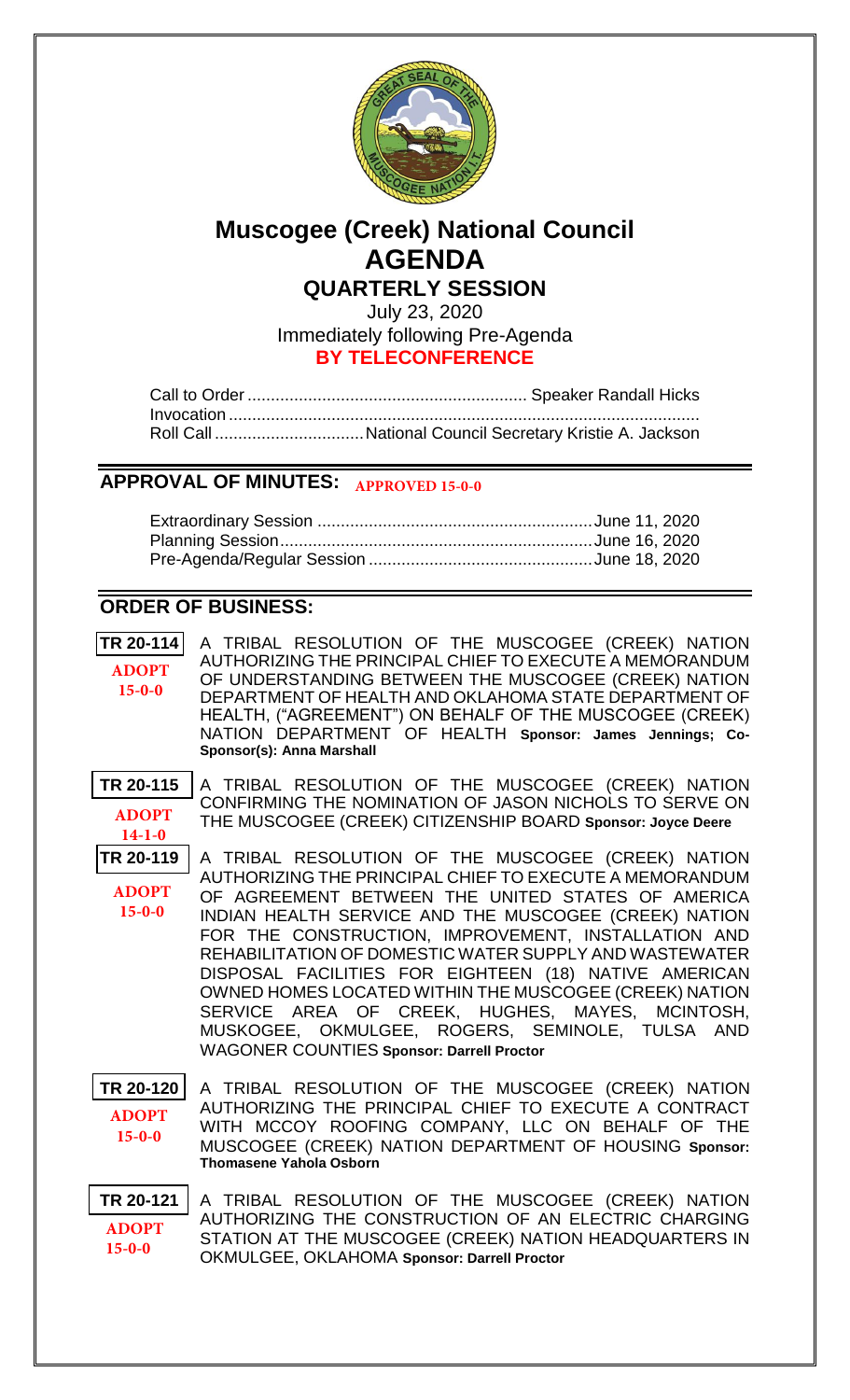#### **Page 2 of 3 Quarterly Session July 23, 2020**

**[TR 20-122](bills/20-122.pdf)** A TRIBAL RESOLUTION OF THE MUSCOGEE (CREEK) NATION APPROVING AND AUTHORIZING THE PRINCIPAL CHIEF TO PURSUE ALL AVAILABLE 2.5 GHz BAND SPECTRUM AND LICENSING AUTHORITY OVER ELIGIBLE RURAL TRIBAL AREAS OF THE MUSCOGEE (CREEK) NATION **Sponsor: Thomasene Yahola Osborn ADOPT 15-0-0**

**[TR 20-124](bills/20-124.pdf)** A TRIBAL RESOLUTION OF THE MUSCOGEE (CREEK) NATION AUTHORIZING THE PRINCIPAL CHIEF TO SUBMIT AN APPLICATION FOR PARTICIPATION IN THE NATIONAL FLOOD INSURANCE PROGRAM WITH THE DEPARTMENT OF HOMELAND SECURITY, FEDERAL EMERGENCY MANAGEMENT AGENCY **Sponsor: Charles McHenry ADOPT 15-0-0**

**[TR 20-125](bills/20-125.pdf)** A TRIBAL RESOLUTION OF THE MUSCOGEE (CREEK) NATION AUTHORIZING THE MUSCOGEE (CREEK) NATION DEPARTMENT OF HOUSING TO PURCHASE AN EIGHT (8) UNIT APARTMENT COMPLEX IN COWETA, OKLAHOMA FOR THE PURPOSE OF RENTAL HOUSING **Sponsor: Charles McHenry ADOPT 12-3-0**

**[TR 20-127](bills/20-127.pdf)** A TRIBAL RESOLUTION OF THE MUSCOGEE (CREEK) NATION CONFIRMING THE NOMINATION OF SKYE MCNIEL TO SERVE ON THE MUSCOGEE (CREEK) NATION PUBLIC GAMING COMMISSION **Sponsor: Patrick Freeman Jr. ADOPT 15-0-0**

**[TR 20-128](bills/20-128.pdf)** A TRIBAL RESOLUTION OF THE MUSCOGEE (CREEK) NATION CONFIRMING THE NOMINATION OF KEVIN AGEE TO SERVE ON THE MUSCOGEE INTERNATIONAL, LLC (MI, LLC) BOARD OF DIRECTORS **Sponsor: Travis Scott ADOPT 5-9-1 FAILED**

**[TR 20-129](bills/20-129.pdf)** A TRIBAL RESOLUTION OF THE MUSCOGEE (CREEK) NATION CONFIRMING THE NOMINATION OF ANDREW EWTON TO SERVE ON THE GAMING OPERATIONS AUTHORITY BOARD **Sponsor: Patrick Freeman Jr. ADOPT 14-1-0**

**[NCA 20-017](bills/NCA20-017.pdf)** A LAW OF THE MUSCOGEE (CREEK) NATION CREATING A NEW CHAPTER 9, ENTITLED "FREEDOM OF INFORMATION ACT" IN MCNCA TITLE 37 "TRIBAL GOVERNMENT" **Sponsor: Mark Randolph ADOPT 15-0-0**

**[NCA 20-036](bills/NCA20-036.pdf)** A LAW OF THE MUSCOGEE (CREEK) NATION AMENDING MCNCA TITLE 37, § 2-203 TO ALTER THE DISTRIBUTION OF FUNDS **Sponsor: Lucian Tiger III ADOPT 15-0-0**

**[NCA 20-037](bills/NCA20-037.pdf)** A LAW OF THE MUSCOGEE (CREEK) NATION REPEALING MCNCA TITLE 16 CHAPTER 11, ENTITLED "MVSKOKE MEDIA" AND CREATING A NEW TITLE 49, ENTITLED "INDEPENDENT MUSCOGEE (CREEK) AS AMENDED PRESS" AND AMENDING MCNCA TITLE 16 CHAPTER 1, ENTITLED "THE ORGANIZATION OF THE EXECUTIVE OFFICE OF THE PRINCIPAL CHIEF" **Sponsor: Mark Randolph ADOPT 15-0-0**

**[NCA 20-040](bills/NCA20-040.pdf)** A LAW OF THE MUSCOGEE (CREEK) NATION AUTHORIZING THE EXPENDITURE OF GRANT FUNDS AWARDED FROM THE OKLAHOMA STATE UNIVERSITY FOUNDATION, 2020 RURAL HEALTH INNOVATION CHALLENGE GRANT FOR THE BENEFIT OF MVSKOKE NATION YOUTH SERVICES **Sponsor: Joyce Deere (\$1,000.00) ADOPT 15-0-0**

**[NCA 20-042](bills/NCA20-042.pdf)** A LAW OF THE MUSCOGEE (CREEK) NATION AUTHORIZING A BUDGET MODIFICATION TO TRANSFER FUNDS FROM THE KOWETA PHARMACY REFILL CENTER BUDGET TO THE CLINIC PHARMACY FY 2020 BUDGETS ON BEHALF OF THE MUSCOGEE (CREEK) NATION DEPARTMENT OF HEALTH **Sponsor: James Jennings; Co-Sponsor(s): Anna Marshall (\$1,400,000.00) ADOPT 15-0-0**